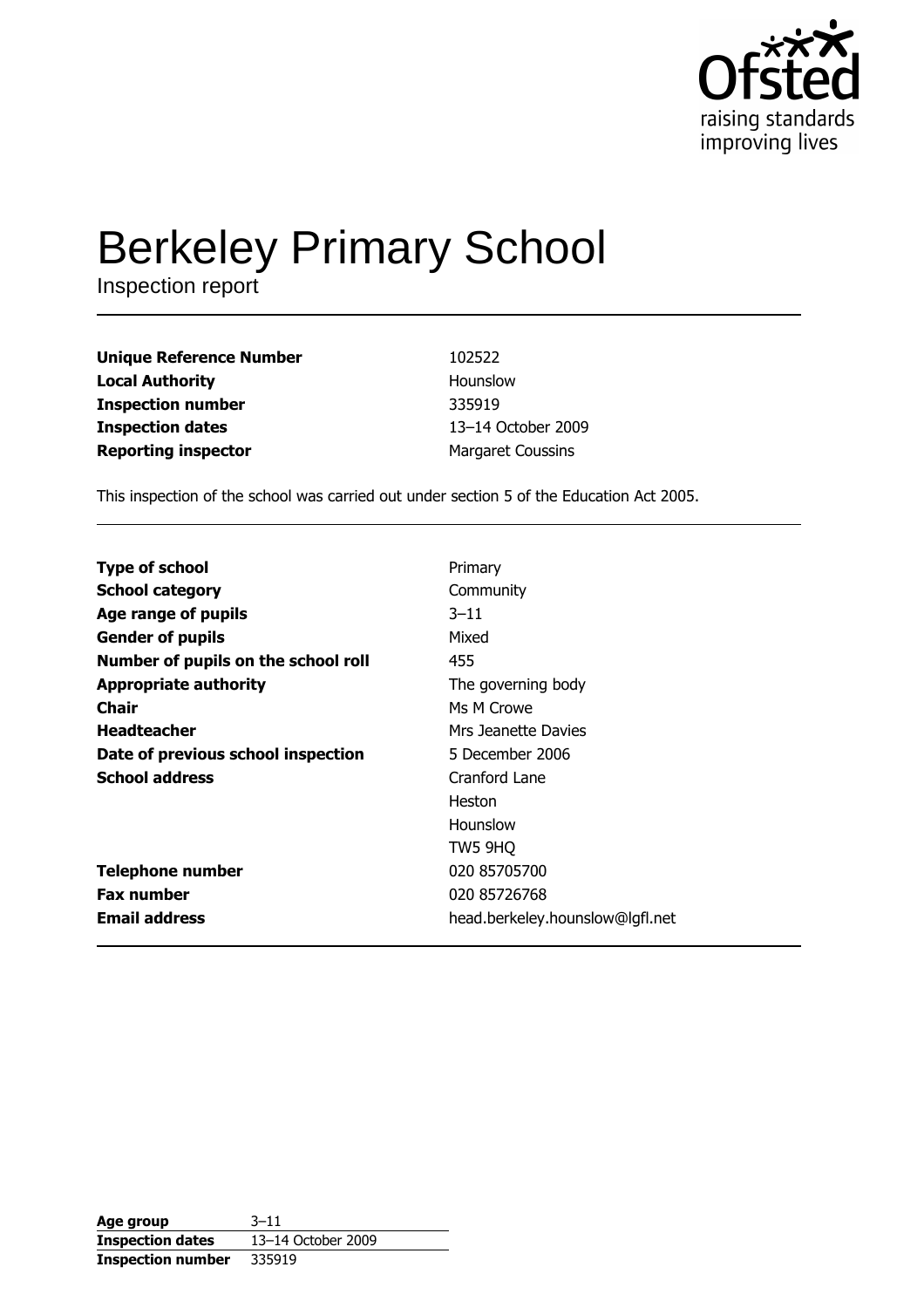The Office for Standards in Education, Children's Services and Skills (Ofsted) regulates and inspects to achieve excellence in the care of children and young people, and in education and skills for learners of all ages. It regulates and inspects childcare and children's social care, and inspects the Children and Family Court Advisory Support Service (Cafcass), schools, colleges, initial teacher training, work-based learning and skills training, adult and community learning, and education and training in prisons and other secure establishments. It rates council children's services, and inspects services for looked after children, safequarding and child protection.

Further copies of this report are obtainable from the school. Under the Education Act 2005, the school must provide a copy of this report free of charge to certain categories of people. A charge not exceeding the full cost of reproduction may be made for any other copies supplied.

If you would like a copy of this document in a different format, such as large print or Braille, please telephone 08456 404045, or email enquiries@ofsted.gov.uk.

You may copy all or parts of this document for non-commercial educational purposes, as long as you give details of the source and date of publication and do not alter the documentation in any way.

Royal Exchange Buildings St Ann's Square Manchester M2 7LA T: 08456 404045 Textphone: 0161 618 8524 E: enquiries@ofsted.gov.uk W: www.ofsted.gov.uk © Crown copyright 2009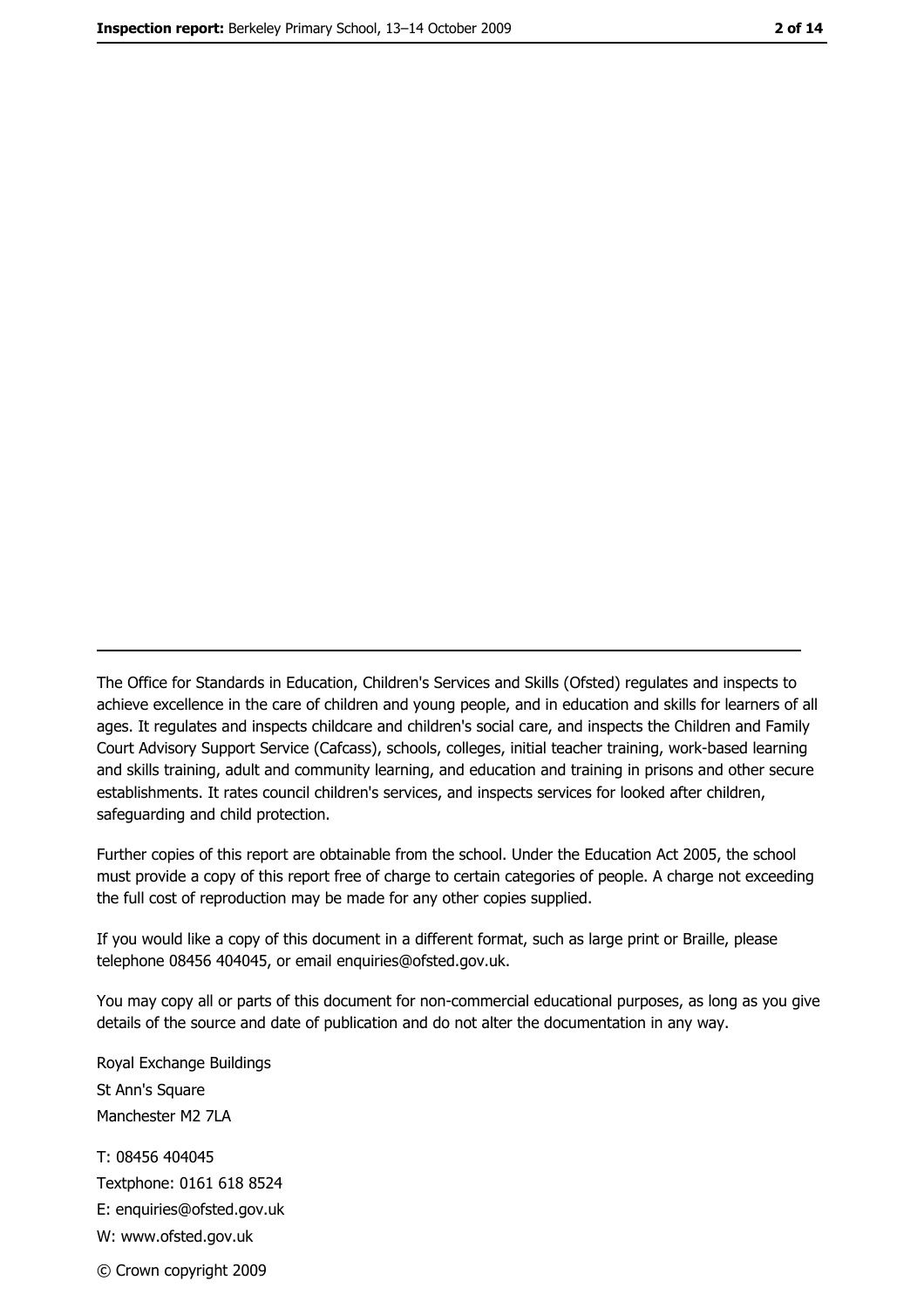# **Introduction**

This inspection was carried out by four additional inspectors. The inspectors visited 19 lessons, and held meetings with the chair of governors, senior staff and teachers who work with pupils learning English and those from the Traveller community. Discussions were held with groups of pupils and some parents. Inspectors observed the school's work, and looked at a range of school documentation including the self-evaluation form, school improvement plan and record of pupils' progress. Questionnaires were analysed from 97 parents/carers, 108 pupils and 24 members of staff.

The inspection team reviewed many aspects of the school's work. It looked in detail at the following:

- The extent to which leaders and managers are improving achievement and the  $\blacksquare$ quality of teaching and learning.
- The effectiveness of the school's work in improving pupils' progress in reading and  $\blacksquare$ writing.
- The effectiveness of support to ensure that pupils feel safe.  $\blacksquare$
- The extent to which the curriculum meets the needs of all groups of pupils.

# Information about the school

This primary school is larger than average. Pupils come from a wide range of cultural backgrounds, the largest groups being those with Indian, Pakistani, White British or Black African heritage. A large majority speak English as an additional language and many of these pupils are at an early stage of learning English. There is a small group of pupils from Gypsy/Roma backgrounds. The proportion of pupils who start at the school other than at the usual times is much higher than average. These pupils usually arrive from abroad, are often at the very early stages of learning English and frequently have no prior school experience. The school has a higher than average proportion of pupils who have special educational needs and/or disabilities. Pupils' needs most often relate to dyslexia, moderate learning difficulties or behavioural, emotional and social problems. The school provides for children in the Early Years Foundation Stage in its Nursery and two Reception classes. The school is accredited as a Healthy School and has gained an Activemark for its work in sport.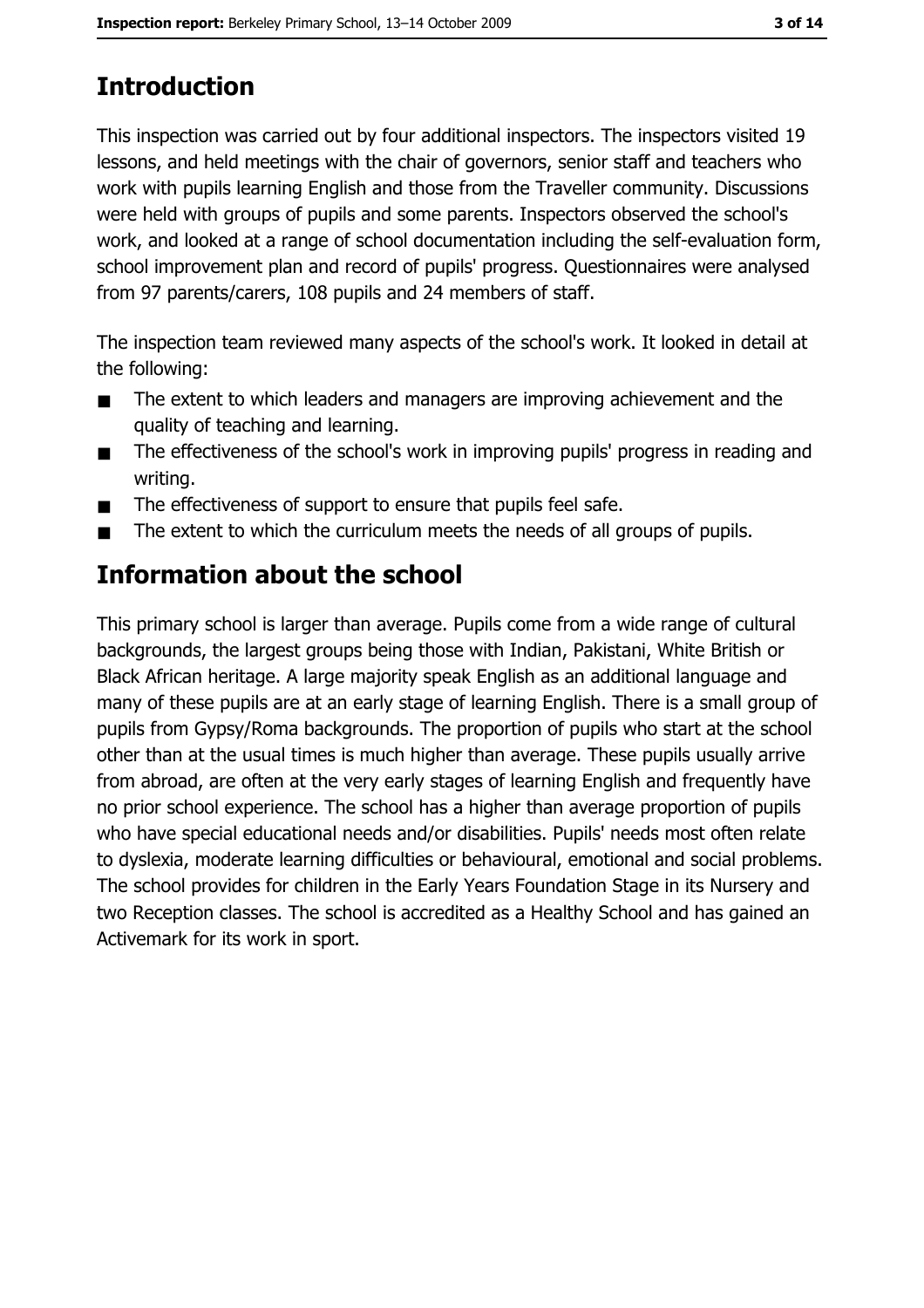# **Inspection judgements**

## Overall effectiveness: how good is the school?

#### The school's capacity for sustained improvement

#### **Main findings**

Berkeley Primary is a satisfactory school. It is a caring school where the team of staff work tirelessly and successfully to create an atmosphere and ethos in which pupils from a diverse range of backgrounds and faiths feel safe, respected and valued.

Until 2007, pupils' attainment had been exceptionally low. It has improved considerably since then and is now average in mathematics and science, reflecting the sound overall quality of teaching and learning. There is still more to do to ensure that all pupils make the best possible progress, particularly in English, where attainment is below average, and for the more able pupils in all subjects. Writing is the weakest aspect and the school is beginning to adopt a more cohesive approach to teaching writing skills. Particularly notable are the improvements in mathematics, which have come about as a result of a focus on the subject in all classes. Although progress is satisfactory overall, some pupils, including those who have special educational needs and some who are learning English, make good progress as a result of specialist teaching, skilled teaching assistants and regular work in small groups providing them with additional support.

The quality of teaching remains variable but the proportion of good teaching has increased. This is because of some recent staff changes in senior leadership and the effectiveness of their work in monitoring and supporting teachers and ensuring that colleagues support each other in developing their skills. The quality of teaching and learning in writing is inconsistent and progress is slower as a consequence. Pupils do not have enough opportunities to write for sustained periods of time or to apply their writing skills in other subjects. While some teachers' marking and assessment gives pupils useful feedback, it does not always tell them precisely enough how their work might be improved. In all subjects, teachers do not always use their assessment of how well pupils are doing to inform their planning for the next steps in learning. This means that the more able pupils especially are not sufficiently challenged. In some classes pupils are developing skills to evaluate their own learning but this is inconsistent across the school.

The care, guidance and support given to pupils, and their behaviour, are both good. As one pupil put it, 'Everyone cares about me lots'. The development of pupils' personal qualities and skills, including their spiritual, moral social and cultural development, is clearly a strength of the school. Another good feature of the school is the way that it works closely with parents and other organisations to support the learning and welfare of its pupils. Most parents feel that the school works well in partnership with them. A particular recent success has been the number of parents who have attended sessions where they read with their children in Year 1, which has had a very positive impact on pupils' development of reading skills as well as their enjoyment of reading. Pupils

| 3 |
|---|
|   |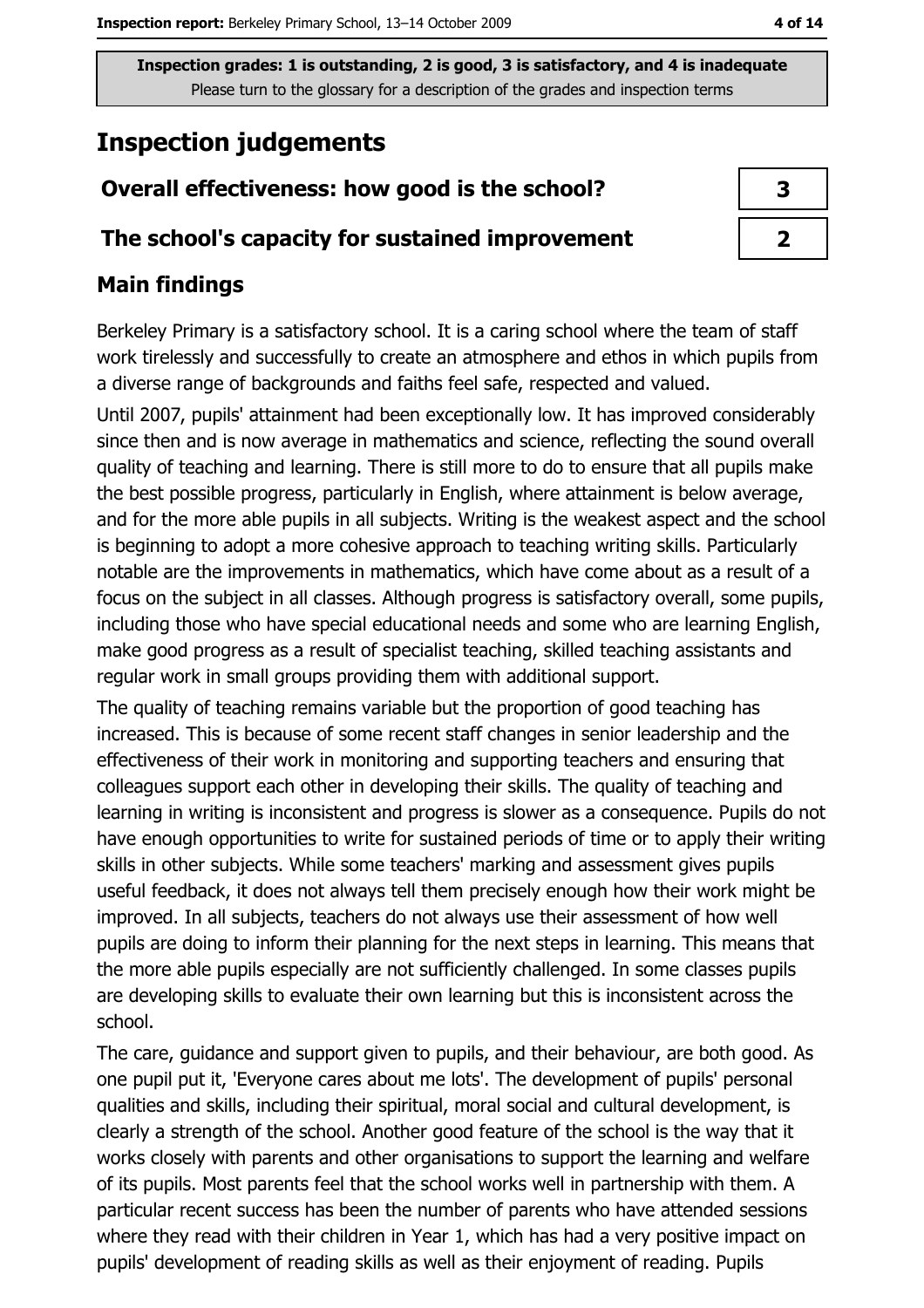develop an enjoyment of reading but do not always make the progress they should because a structured approach to teaching reading is not consistent across the school. The headteacher has led the school successfully since her appointment in 2007 and has created a new, strong team of senior leaders. Her drive and vision have ensured that this team has a shared commitment to raising standards and improving provision. This is illustrated by the improvement in overall attainment, which was exceptionally low at the previous inspection, has been improving over time and is now average. The impact of the work of the team can also be seen in the good start children get to their schooling in the Early Years Foundation Stage, which was satisfactory at the last inspection. Hence, the school has a good capacity to improve. This is because its self-evaluation is robust and well led by the headteacher and other senior staff so that there is an accurate identification of the school's key strengths and weaknesses and effective action is taken to bring about improvement.

About 40% of the schools whose overall effectiveness is judged satisfactory may receive a monitoring visit by an Ofsted inspector before their next section 5 inspection.

## What does the school need to do to improve further?

- Improve attainment in reading and writing throughout the school by:  $\blacksquare$ 
	- ensuring that pupils are given enough time to work on extended pieces of writing in English and other subjects
	- sharing good practice to ensure a consistent approach to the teaching of writing across the school
	- making sure that pupils develop reading skills through a structured approach while maintaining their enjoyment as readers.
- Accelerate pupils' learning and progress and raise the quality of teaching so that it is consistently good by:
	- ensuring all teachers use assessment information more effectively to plan pupils' learning and match activities to their needs, including challenge for the more able pupils
	- giving pupils more precise guidance through marking and feedback on how they can improve their work
	- helping pupils to develop their skills in evaluating how well they are doing.

## **Outcomes for individuals and groups of pupils**

Pupils enjoy school and have good attitudes to learning because relationships are happy and harmonious. By the time they leave school, pupils' attainment is average. Although a number of pupils make good progress in relation to their starting points that are well below average, especially in English, progress is inconsistent because the quality of teaching varies. Consequently, pupils' achievement is satisfactory despite the real enthusiasm, interest and good behaviour seen in most lessons.

3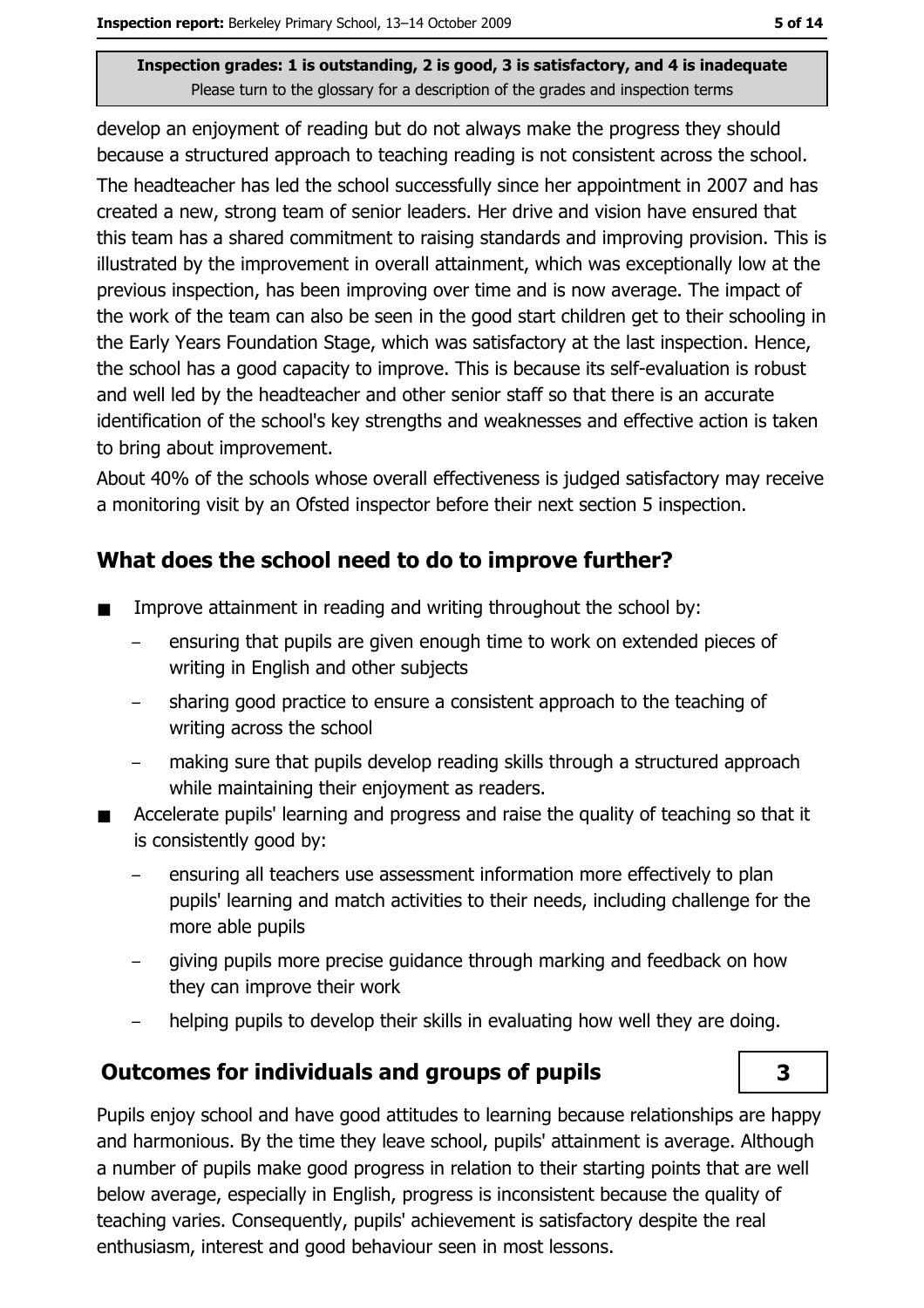Pupils are friendly, polite and helpful. They are proud of their school and quickly gain confidence and an ability to take responsibility such as becoming a 'Berkeley Buddy'. Pupils value all that the staff do for them. One pupil wrote, 'I enjoy school because I feel welcome and have lots of friends. If I have a problem I can tell someone like a teacher or friends'. Pupils are very active and know to eat a balanced diet, which contributes to their good awareness of the need to adopt a healthy lifestyle. One pupil said, 'I really like PE because it makes me strong and I like school dinners because what we eat is healthy'. They are particularly proud of winning the Borough's mini Olympics competition. Pupils do many things for the community. They raise money for a variety of charities. The school council takes its role seriously and has been active in developing the playground and promoting healthy eating. Pupils are not yet sufficiently involved in decision-making relating to their learning. Their satisfactory achievement in basic skills, including information and communication technology, and their good personal skills mean they are satisfactorily prepared for the next stage of their education.

These are the grades for pupils' outcomes

| Pupils' achievement and the extent to which they enjoy their learning                                                     |                         |  |
|---------------------------------------------------------------------------------------------------------------------------|-------------------------|--|
| Taking into account:<br>Pupils' attainment <sup>1</sup>                                                                   | 3                       |  |
| The quality of pupils' learning and their progress                                                                        | 3                       |  |
| The quality of learning for pupils with special educational needs and/or<br>disabilities and their progress               | 2                       |  |
| The extent to which pupils feel safe                                                                                      | $\overline{\mathbf{2}}$ |  |
| <b>Pupils' behaviour</b>                                                                                                  |                         |  |
| The extent to which pupils adopt healthy lifestyles                                                                       |                         |  |
| The extent to which pupils contribute to the school and wider community                                                   |                         |  |
| The extent to which pupils develop workplace and other skills that will<br>contribute to their future economic well-being | 3                       |  |
| Taking into account:<br>Pupils' attendance <sup>1</sup>                                                                   |                         |  |
| The extent of pupils' spiritual, moral, social and cultural development                                                   |                         |  |

## How effective is the provision?

The grades for attainment and attendance are: 1 is high; 2 is above average; 3 is broadly average; and 4 is low.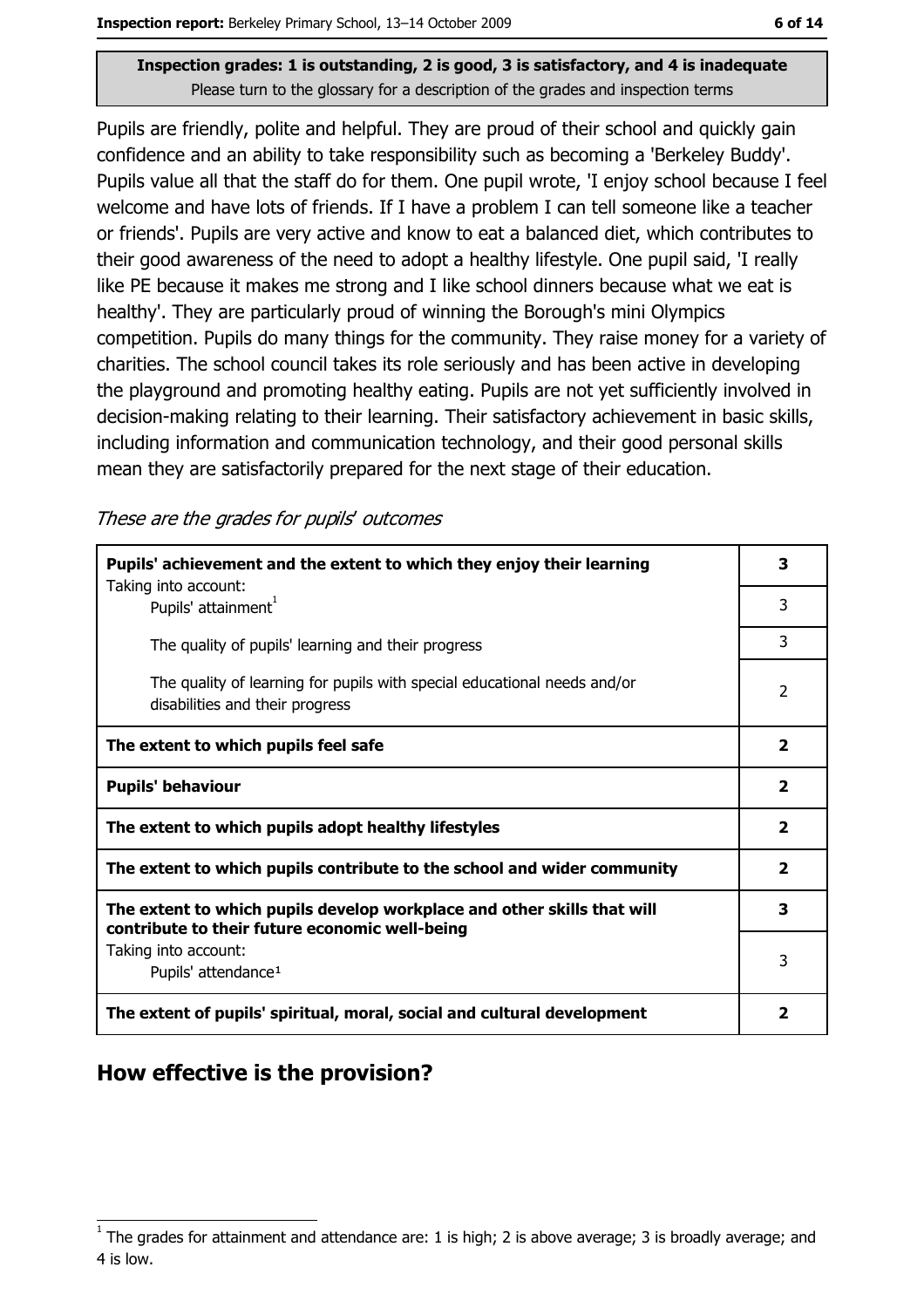Teachers have good relationships with pupils and manage their classes well. In some lessons, the tasks provided for pupils' independent work do not enable all ability groups to learn quickly because activities are too hard or are not sufficiently challenging. This tends to slow the learning of high-attaining pupils and pupils from White British backgrounds more than any other groups. Teachers provide good opportunities for pupils to develop their speaking and listening skills through regular use of 'talk partners' to discuss aspects of a lesson together.

The curriculum makes a good contribution to pupils' good personal qualities, including their understanding of issues connected with their health and safety. This has been recognised by the Activemark and Healthy School awards. These aspects, as well as the good range of clubs and the visits that enrich the curriculum, are strengths in an otherwise satisfactory curriculum. The school has identified that skills are not systematically built upon as pupils move through the school. The review of the curriculum includes plans to ensure that more work is relevant to pupils as there are not enough opportunities for pupils to experience meaningful links across different subjects. A good start has been made, for example through a design and technology project, involving mathematics and literacy, focused on the new terminal at Heathrow airport, which is very close to the school and very much a part of pupils' lives.

Pupils and their parents agree that the school looks after them well and feel that school is a safe place to be. There are good arrangements and support systems to ensure that pupils who are new to the school settle quickly and this is often enhanced by support for families as well as for the children. Partnership with other agencies is embedded within the work of the school and makes a very positive contribution to pupils' well-being, providing well-targeted support for pupils.

| The quality of teaching                                                                                    | 3 |
|------------------------------------------------------------------------------------------------------------|---|
| Taking into account:<br>The use of assessment to support learning                                          |   |
| The extent to which the curriculum meets pupils' needs, including, where<br>relevant, through partnerships |   |
| The effectiveness of care, guidance and support                                                            |   |

| These are the grades for the quality of provision |
|---------------------------------------------------|
|---------------------------------------------------|

## How effective are leadership and management?

The headteacher is ambitious for the school and has high expectations for pupils and staff. The arrival of some new staff over the last two years and the most recent appointments have enabled the headteacher to reorganise roles and to place staff strategically so they can share good practice with others and accelerate pupils' progress where it has been identified as being slower. Staff are becoming more accountable for evaluating and being responsible for pupils' progress as they move through the school. Senior leaders and middle managers are motivated to initiate change and are working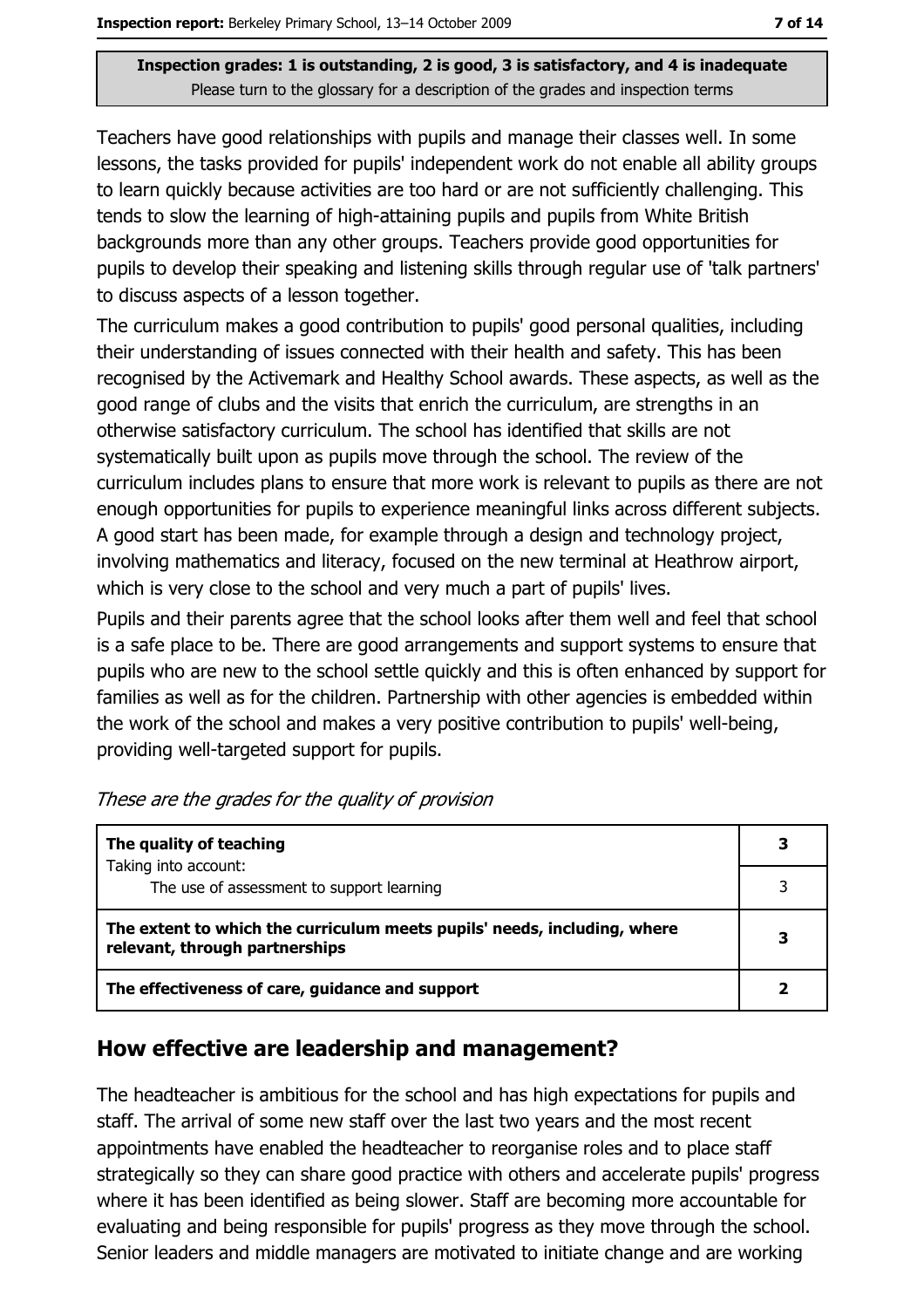together well to bring about changes for the benefit of the pupils. There are rigorous checks on the quality of teaching and learning to identify weaknesses and there are clear plans to bring about improvement.

The school promotes community cohesion well. There are good links with the local community. The school has developed a good understanding of the needs of its diverse community and actively promotes cohesion through its provision for adult learning programmes. There is insufficient emphasis on the global dimension,, which the school has identified. Safeguarding procedures are well established and effective. Groups of pupils are identified to improve their performance but there is still a way to go to ensure that all pupils are performing equally. Governors know the school's strengths and weaknesses, support the school satisfactorily and meet their statutory responsibilities. They are not as fully involved in strategic planning for improvement as they could be and there is a lack of rigour in their work to hold the school to account for its performance.

|  | These are the grades for leadership and management |  |
|--|----------------------------------------------------|--|
|  |                                                    |  |

| The effectiveness of leadership and management in embedding ambition and<br>driving improvement                                                                     | $\mathbf{2}$            |
|---------------------------------------------------------------------------------------------------------------------------------------------------------------------|-------------------------|
| Taking into account:<br>The leadership and management of teaching and learning                                                                                      | 2                       |
| The effectiveness of the governing body in challenging and supporting the<br>school so that weaknesses are tackled decisively and statutory responsibilities<br>met | 3                       |
| The effectiveness of the school's engagement with parents and carers                                                                                                | $\overline{\mathbf{2}}$ |
| The effectiveness of partnerships in promoting learning and well-being                                                                                              | $\overline{\mathbf{2}}$ |
| The effectiveness with which the school promotes equality of opportunity and<br>tackles discrimination                                                              |                         |
| The effectiveness of safeguarding procedures                                                                                                                        | $\overline{\mathbf{2}}$ |
| The effectiveness with which the school promotes community cohesion                                                                                                 | $\overline{\mathbf{2}}$ |
| The effectiveness with which the school deploys resources to achieve<br>value for money                                                                             | з                       |

## **Early Years Foundation Stage**

As a result of good leadership, children enjoy a good start to their school life and they achieve well. Children's skills and understanding when they start at school are well below expectations for their age. Many start school with significant speech and language difficulties. They make good progress, particularly in their Reception year and by the time they start in Year 1 they achieve well in their personal, social and emotional development, their creative and physical development and their speaking and listening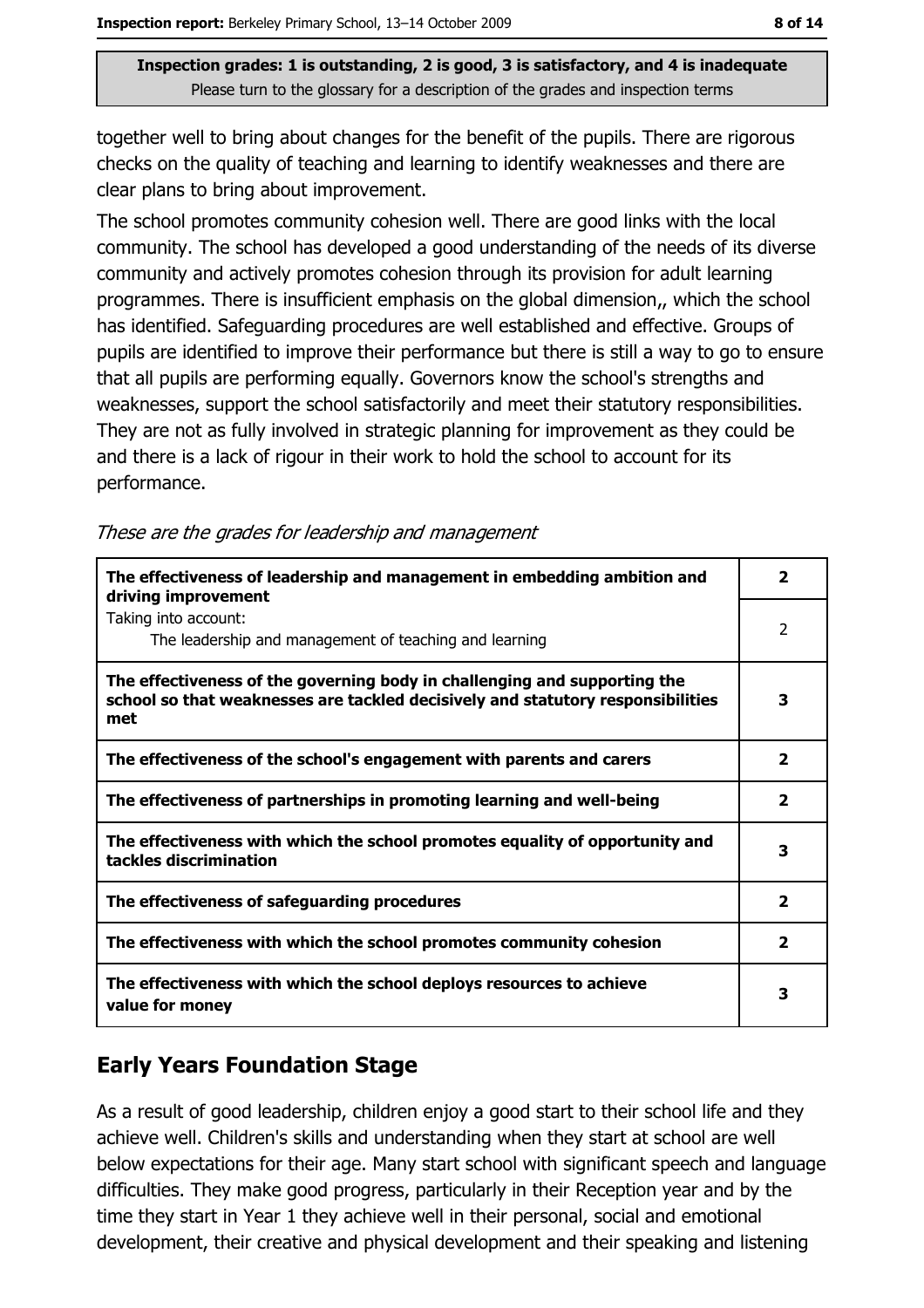skills. All areas of children's learning have been steadily improving over time. However, reading and writing skills remain below expectations, as many children are at the early stages of learning English.

There is a strong staff team that helps children make good progress through well-planned activities that meet their needs and interests well. Planning provides a balance of activities that are led by adults and those where children can make their own choices. Staff are skilled and work well together, striving to provide the best possible care and education for the children. Observations and assessments are carried out regularly but progress is not always tracked carefully enough from the Nursery to the end of Reception and so sometimes staff cannot build on what children already know as rapidly as they could.

Children are happy, safe and secure and quickly learn to get on well with each other, to be independent and to look after themselves by washing their hands, sitting down to eat their snack and using equipment safely. While the outdoor area is used to promote learning, it is not always used to its full effect. A particularly strong feature is the very effective links established with parents, who are very pleased with how well their children settle into school. They welcome the opportunities and support to become involved with their children's learning in school and at home.

| <b>Overall effectiveness of the Early Years Foundation Stage</b><br>Taking into account:     | $\mathbf{2}$   |
|----------------------------------------------------------------------------------------------|----------------|
| Outcomes for children in the Early Years Foundation Stage                                    |                |
| The quality of provision in the Early Years Foundation Stage                                 |                |
| The effectiveness of leadership and management of the Early Years<br><b>Foundation Stage</b> | $\overline{2}$ |

These are the grades for the Early Years Foundation Stage

#### **Views of parents and carers**

A very large majority of parents are happy with their children's experience at school and most say that their children enjoy attending and are safe. A few feel that their children are not making enough progress and that the school does not help them to support their children's learning. Inspectors note that progress is satisfactory and sometimes better but agree that some pupils could make better progress. Inspectors found that the school works very well with parents to help them support children's learning.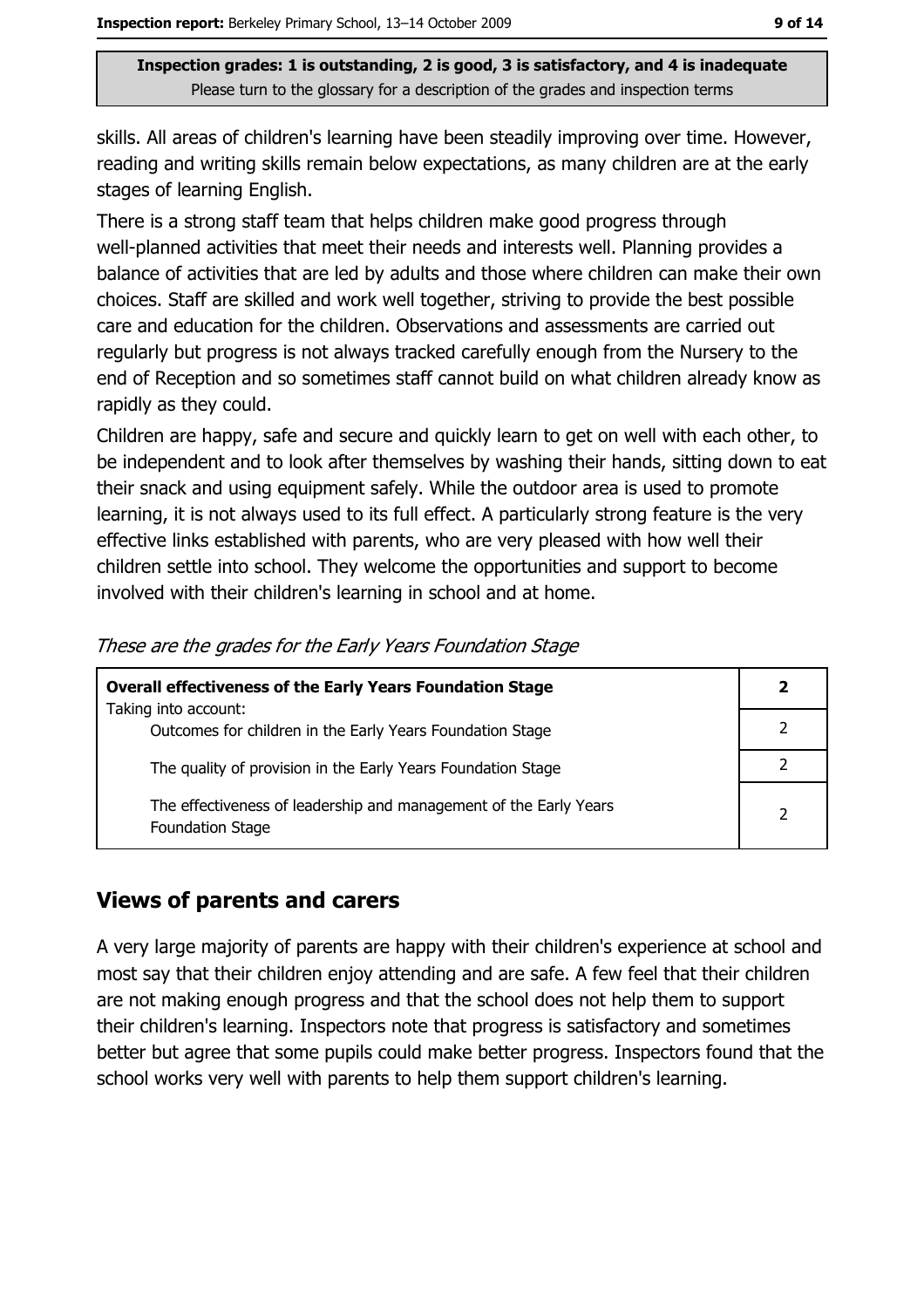#### Responses from parents and carers to Ofsted's questionnaire

Ofsted invited all the registered parents and carers of pupils registered at Berkeley Primary School to complete a questionnaire about their views of the school.

In the questionnaire, parents and carers were asked to record how strongly they agreed with 13 statements about the school.

The inspection team received 97 completed questionnaires by the end of the on-site inspection. In total, there are 455 pupils registered at the school.

| <b>Statements</b>                                                                                                                                                                                                                                       | <b>Agree</b> | <b>Strongly</b> | <b>Agree</b> |               | <b>Disagree</b> |                | <b>Strongly</b><br>disagree |                |
|---------------------------------------------------------------------------------------------------------------------------------------------------------------------------------------------------------------------------------------------------------|--------------|-----------------|--------------|---------------|-----------------|----------------|-----------------------------|----------------|
|                                                                                                                                                                                                                                                         | <b>Total</b> | $\frac{1}{2}$   | <b>Total</b> | $\frac{0}{0}$ | <b>Total</b>    | $\frac{1}{2}$  | <b>Total</b>                | $\frac{1}{2}$  |
| My child enjoys school                                                                                                                                                                                                                                  | 53           | 55              | 43           | 44            | 0               | 0              | 0                           | 0              |
| The school keeps my child<br>safe                                                                                                                                                                                                                       | 42           | 43              | 51           | 53            | $\overline{2}$  | $\overline{2}$ | 0                           | 0              |
| The school informs me<br>about my child's progress                                                                                                                                                                                                      | 41           | 42              | 50           | 52            | $\overline{2}$  | $\overline{2}$ | 1                           | $\mathbf{1}$   |
| My child is making enough<br>progress at this school                                                                                                                                                                                                    | 30           | 31              | 51           | 53            | 11              | 11             | 1                           | $\mathbf{1}$   |
| The teaching is good at this<br>school                                                                                                                                                                                                                  | 38           | 39              | 48           | 49            | $\overline{7}$  | $\overline{7}$ | 0                           | 0              |
| The school helps me to<br>support my child's learning                                                                                                                                                                                                   | 32           | 33              | 48           | 49            | 11              | 11             | 1                           | $\mathbf{1}$   |
| The school helps my child to<br>have a healthy lifestyle                                                                                                                                                                                                | 28           | 29              | 57           | 59            | $\overline{7}$  | $\overline{7}$ | 1                           | $\mathbf{1}$   |
| The school makes sure that<br>my child is well prepared for<br>the future (for example<br>changing year group,<br>changing school, and for<br>children who are finishing<br>school, entering further or<br>higher education, or<br>entering employment) | 24           | 25              | 54           | 56            | 8               | 8              | $\overline{2}$              | $\overline{2}$ |
| The school meets my child's<br>particular needs                                                                                                                                                                                                         | 27           | 28              | 63           | 65            | 3               | 3              | 0                           | 0              |
| The school deals effectively<br>with unacceptable behaviour                                                                                                                                                                                             | 27           | 28              | 60           | 62            | 6               | 6              | $\mathbf{1}$                | $\mathbf{1}$   |
| The school takes account of<br>my suggestions and<br>concerns                                                                                                                                                                                           | 19           | 20              | 62           | 64            | 7               | 7              | $\overline{2}$              | $\overline{2}$ |
| The school is led and<br>managed effectively                                                                                                                                                                                                            | 27           | 28              | 59           | 61            | 6               | 6              | $\mathbf 0$                 | 0              |
| Overall, I am happy with my<br>child's experience at this<br>school                                                                                                                                                                                     | 44           | 45              | 43           | 44            | 6               | 6              | 0                           | 0              |

The table above summarises the responses that parents and carers made to each statement. The percentages indicate the proportion of parents and carers giving that response out of the total number of completed questionnaires. Where one or more parents and carers chose not to answer a particular question, the percentages will not add up to 100%.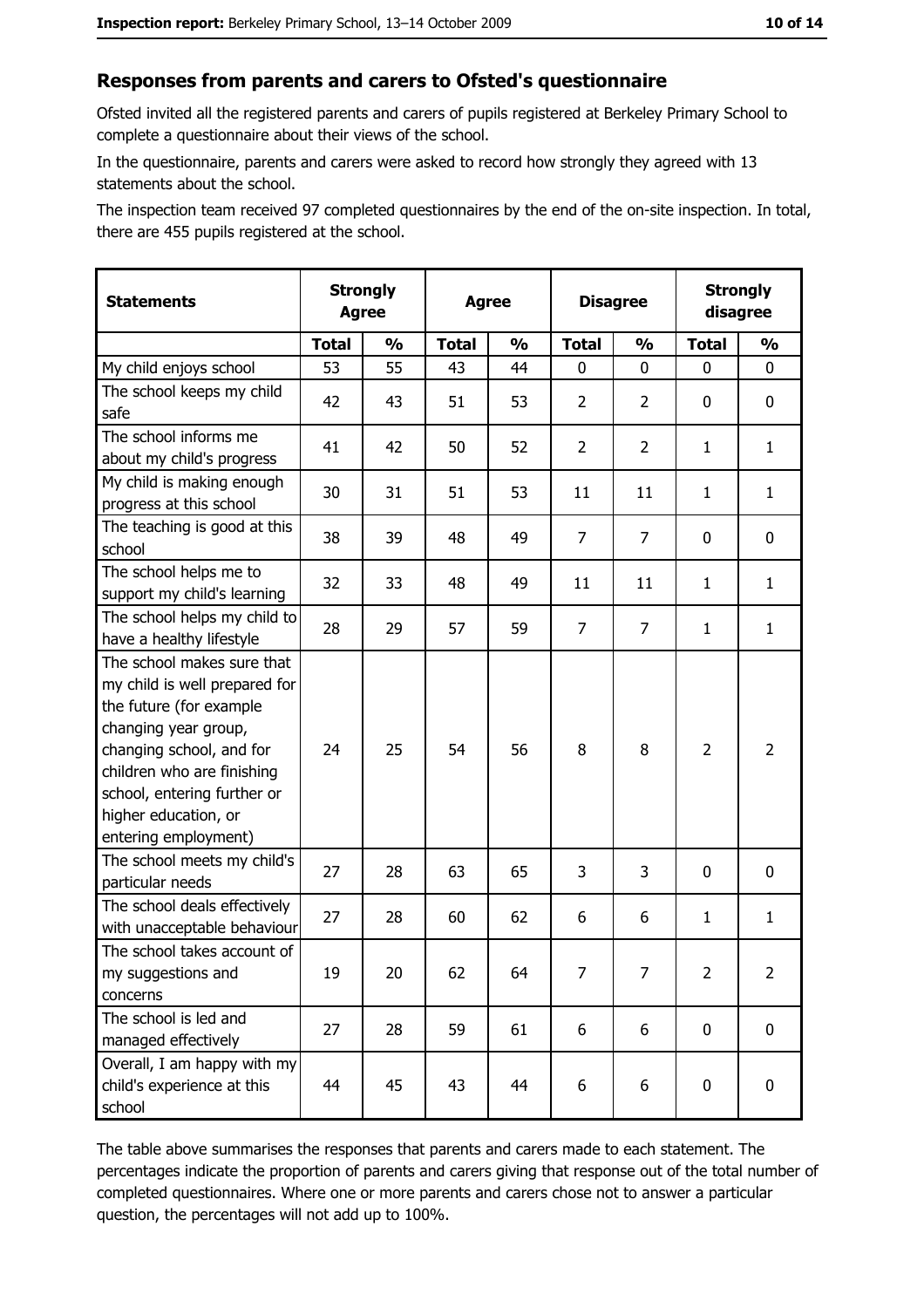# Glossary

| Grade   | <b>Judgement</b> | <b>Description</b>                                                                                                                                                                                                               |
|---------|------------------|----------------------------------------------------------------------------------------------------------------------------------------------------------------------------------------------------------------------------------|
| Grade 1 | Outstanding      | These features are highly effective. An oustanding<br>school provides exceptionally well for its pupils' needs.                                                                                                                  |
| Grade 2 | Good             | These are very positive features of a school. A school<br>that is good is serving its pupils well.                                                                                                                               |
| Grade 3 | Satisfactory     | These features are of reasonable quality. A satisfactory<br>school is providing adequately for its pupils.                                                                                                                       |
| Grade 4 | Inadequate       | These features are not of an acceptable standard. An<br>inadequate school needs to make significant<br>improvement in order to meet the needs of its pupils.<br>Ofsted inspectors will make further visits until it<br>improves. |

## What inspection judgements mean

#### Overall effectiveness of schools inspected between September 2007 and July 2008

|                       | Overall effectiveness judgement (percentage of<br>schools) |      |                     |                   |
|-----------------------|------------------------------------------------------------|------|---------------------|-------------------|
| <b>Type of school</b> | <b>Outstanding</b>                                         | Good | <b>Satisfactory</b> | <b>Inadequate</b> |
| Nursery schools       | 39                                                         | 58   | 3                   | 0                 |
| Primary schools       | 13                                                         | 50   | 33                  | 4                 |
| Secondary schools     | 17                                                         | 40   | 34                  | 9                 |
| Sixth forms           | 18                                                         | 43   | 37                  | $\overline{2}$    |
| Special schools       | 26                                                         | 54   | 18                  | $\overline{2}$    |
| Pupil referral units  | 7                                                          | 55   | 30                  | 7                 |
| All schools           | 15                                                         | 49   | 32                  | 5                 |

New school inspection arrangements were introduced on 1 September 2009. This means that inspectors now make some additional judgements that were not made previously.

The data in the table above were reported in The Annual Report of Her Majesty's Chief Inspector of Education, Children's Services and Skills 2007/08.

Percentages are rounded and do not always add exactly to 100. Secondary school figures include those that have sixth forms, and sixth form figures include only the data specifically for sixth form inspection judgements.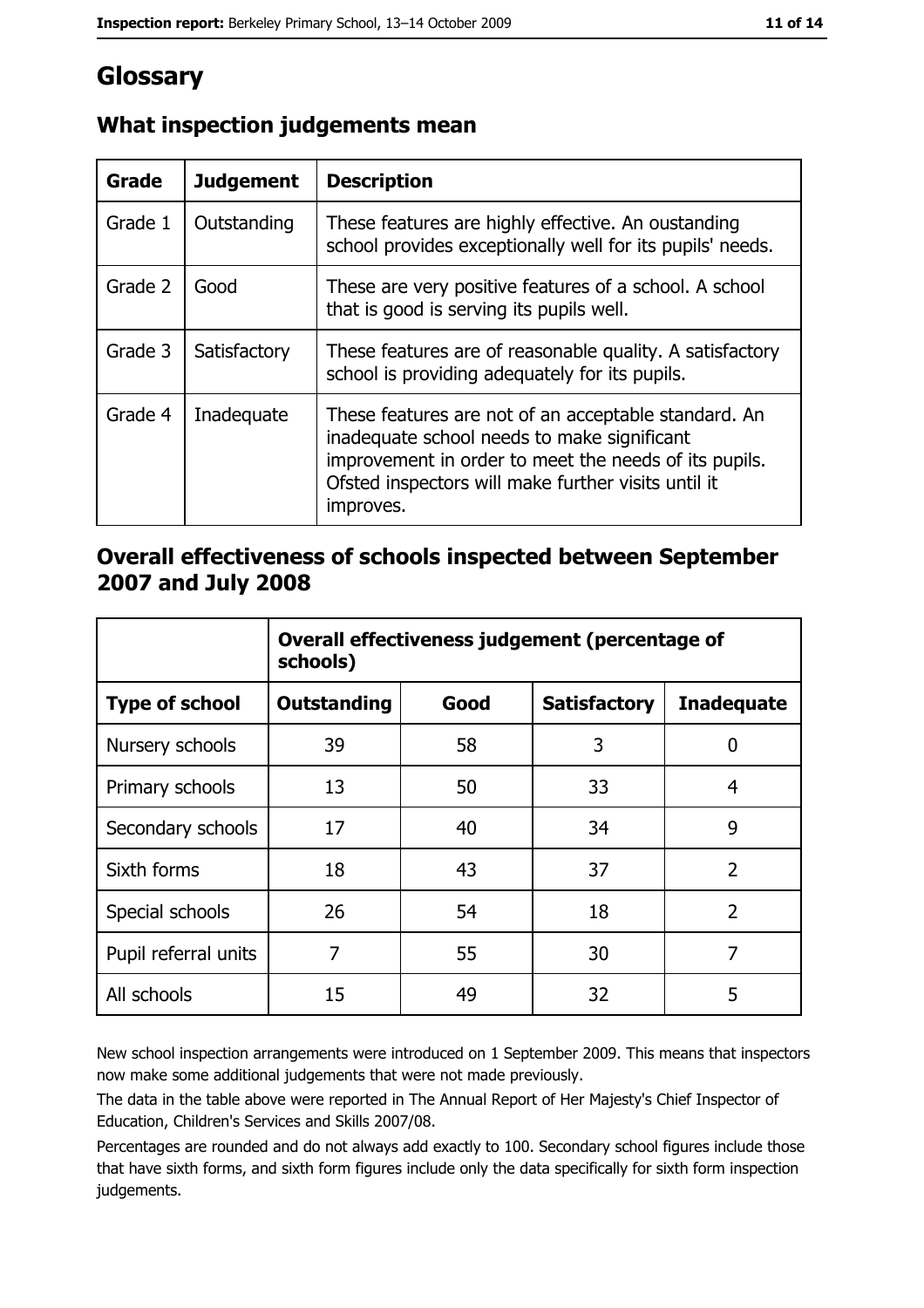# **Common terminology used by inspectors**

| Achievement:                  | the progress and success of a pupil in<br>their learning, development or training.                                                                                                                                                                                                                           |  |  |
|-------------------------------|--------------------------------------------------------------------------------------------------------------------------------------------------------------------------------------------------------------------------------------------------------------------------------------------------------------|--|--|
| Attainment:                   | the standard of the pupils' work shown by<br>test and examination results and in<br>lessons.                                                                                                                                                                                                                 |  |  |
| Capacity to improve:          | the proven ability of the school to<br>continue improving. Inspectors base this<br>judgement on what the school has<br>accomplished so far and on the quality of<br>its systems to maintain improvement.                                                                                                     |  |  |
| Leadership and management:    | the contribution of all the staff with<br>responsibilities, not just the headteacher,<br>to identifying priorities, directing and<br>motivating staff and running the school.                                                                                                                                |  |  |
| Learning:                     | how well pupils acquire knowledge,<br>develop their understanding, learn and<br>practise skills and are developing their<br>competence as learners.                                                                                                                                                          |  |  |
| <b>Overall effectiveness:</b> | inspectors form a judgement on a school's<br>overall effectiveness based on the findings<br>from their inspection of the school. The<br>following judgements, in particular,<br>influence what the overall effectiveness<br>judgement will be.                                                               |  |  |
|                               | The school's capacity for sustained<br>improvement.<br>Outcomes for individuals and groups<br>of pupils.<br>The quality of teaching.<br>The extent to which the curriculum<br>meets pupil's needs, including where<br>relevant, through partnerships.<br>The effectiveness of care, guidance<br>and support. |  |  |
| Progress:                     | the rate at which pupils are learning in<br>lessons and over longer periods of time. It<br>is often measured by comparing the<br>pupils' attainment at the end of a key<br>stage with their attainment when they<br>started.                                                                                 |  |  |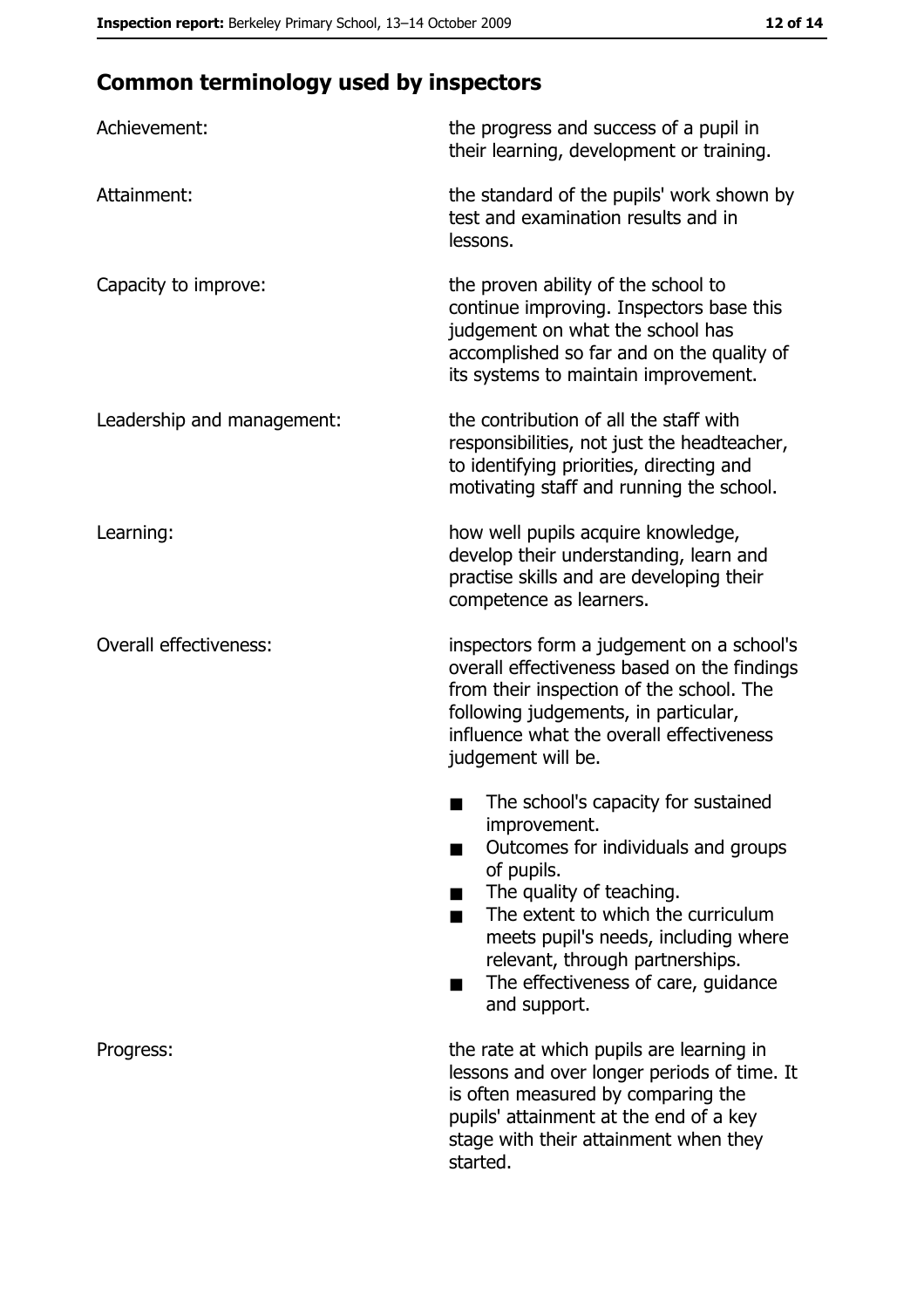This letter is provided for the school, parents and carers to share with their children. It describes Ofsted's main findings from the inspection of their school.



#### 16 October 2009

#### **Dear Pupils**

#### Inspection of Berkeley Primary School, Hounslow, TW5 9HQ

You may remember that I visited your school recently with three other inspectors. I am writing to thank you for being so friendly and polite and telling us what you thought about your school. We agree with you and your parents that Berkeley Primary School is a caring and safe place to be. Your school is satisfactory overall. This means that some things are particularly good and some things need to be better.

Your school has improved recently because the headteacher and all the teachers and other adults work very hard to make it better for you. You do as well as children in other schools in your mathematics and science work but you could be doing a bit better in your reading and particularly in your writing. This is hard for many of you who are learning English and your teachers are good at helping you with this. You make steady progress but we think some of you could do even better.

We were impressed with your good behaviour and very pleased to hear that you enjoy coming to school. Well done for trying so hard to become fit and healthy and for looking after each other so well. Teachers help you learn but we would like to see more good lessons.

We have asked everyone in your school to do the following important things:

- Make sure that more lessons are good and that you know exactly how you can improve your work so that you can all do as well as possible.
- Help you to get better in reading and writing by giving you more time to write and  $\blacksquare$ making sure that all teachers know how to help you become better writers and readers.

The headteacher and staff are determined that you can do even better and you can help them by always working hard and doing your best.

My very best wishes to all of you for the future.

Yours faithfully

**Margaret Coussins** 

Lead inspector